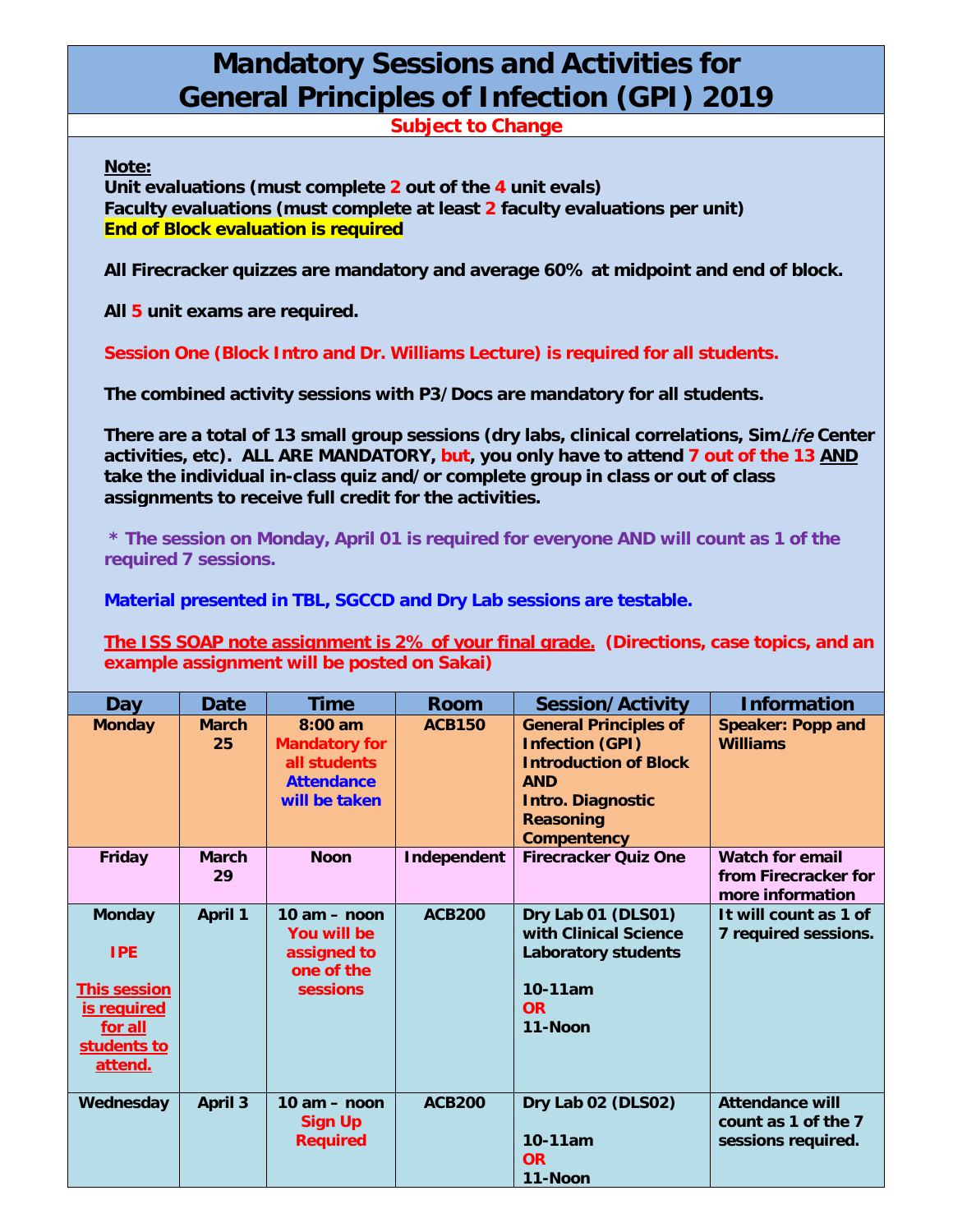| Wednesday       | <b>April 3</b>  | $1:30$ pm                                                                             | <b>Various</b>                                   | <b>Combined activity</b><br>with P3/Docs                                                                                      | <b>See Sakai's</b><br>P3/Docs site for<br>more information                  |
|-----------------|-----------------|---------------------------------------------------------------------------------------|--------------------------------------------------|-------------------------------------------------------------------------------------------------------------------------------|-----------------------------------------------------------------------------|
| <b>Friday</b>   | <b>April 5</b>  | 8:30 AM                                                                               | <b>ACB200</b>                                    | <b>GPI Exam One</b>                                                                                                           | Be at ACB200 at<br>8:30 for an 8:45<br>admittance and a 9<br>am start time. |
| <b>Friday</b>   | <b>April 5</b>  | <b>Noon</b>                                                                           | Independent                                      | <b>Completion of Evals in</b><br><b>New Innovations for</b><br><b>Unit One</b>                                                | See announcement<br>on Sakai for further<br>details                         |
| <b>Tuesday</b>  | April 09        | 10 AM - noon<br><b>Sign Up</b><br><b>Required</b>                                     | <b>ACB200</b>                                    | Dry Lab 03 (DLS03)<br>10-11am<br><b>OR</b><br>11-Noon                                                                         | <b>Attendance will</b><br>count as 1 of the 7<br>sessions required.         |
| <b>Thursday</b> | <b>April 11</b> | <b>8 AM</b><br><b>Due on May</b><br>10, 2019                                          | <b>Independent</b><br>development<br>of clinical | <b>ISS SOAP Note</b><br><b>Assignment</b>                                                                                     | Use the assignment<br>tool in Sakai to<br>upload your                       |
|                 |                 | at 5 pm                                                                               | <b>skills</b>                                    |                                                                                                                               | assignment.                                                                 |
| <b>Friday</b>   | <b>April 12</b> | <b>Noon</b>                                                                           | Independent                                      | <b>Firecracker Quiz Two</b>                                                                                                   | <b>Watch for email</b><br>from Firecracker for<br>more information          |
| <b>Tuesday</b>  | April 16        | 10 AM - noon<br><b>Sign Up</b><br><b>Required</b>                                     | <b>ACB200</b>                                    | Dry Lab 04 (DLS04)<br>10-11am<br><b>OR</b><br>11-Noon                                                                         | <b>Attendance will</b><br>count as 1 of the 7<br>sessions required.         |
| Wednesday       | April 17        | 9 AM - noon<br><b>Sign Up</b><br><b>Required</b>                                      | <b>ACB200</b>                                    | <b>GPI Review 01</b><br>9-10:30 am<br><b>OR</b><br>10:30-Noon                                                                 | <b>Attendance will</b><br>count as 1 of the 7<br>sessions required.         |
| <b>Friday</b>   | <b>April 19</b> | 8:30 AM                                                                               | <b>ACB200</b>                                    | <b>GPI Exam Two</b>                                                                                                           | Be at ACB200 at<br>8:30 for an 8:45<br>admittance and a 9<br>am start time. |
| <b>Friday</b>   | April 19        | <b>Noon</b>                                                                           | <b>Independent</b>                               | <b>Completion of Evals in</b><br><b>New Innovations for</b><br><b>Unit Two</b>                                                | See announcement<br>on Sakai for further<br>details                         |
| Wednesday       | <b>April 24</b> | 10 AM - Noon<br>Sign up<br><b>Required</b><br>10-11 am<br><b>OR</b><br>11-Noon        | <b>ACB200</b>                                    | <b>GPI Small Group</b><br><b>Case Discussion</b><br><b>Topic: Infections and</b><br>highlights of<br>parasitology (Protozoa)  | <b>Attendance will</b><br>count as 1 of the 7<br>sessions required.         |
| <b>Thursday</b> | April 25        | 10 AM - Noon<br><b>Sign up</b><br><b>Required</b><br>10-11 am<br><b>OR</b><br>11-Noon | <b>ACB200</b>                                    | <b>GPI Small Group</b><br><b>Case Discussion</b><br><b>Topic: Infections and</b><br>highlights of<br>parasitology (Helminths) | <b>Attendance will</b><br>count as 1 of the 7<br>sessions required.         |
| <b>Friday</b>   | April 26        | <b>Noon</b>                                                                           | Independent                                      | <b>Firecracker Quiz Three</b>                                                                                                 | <b>Watch for email</b><br>from Firecracker for<br>more information          |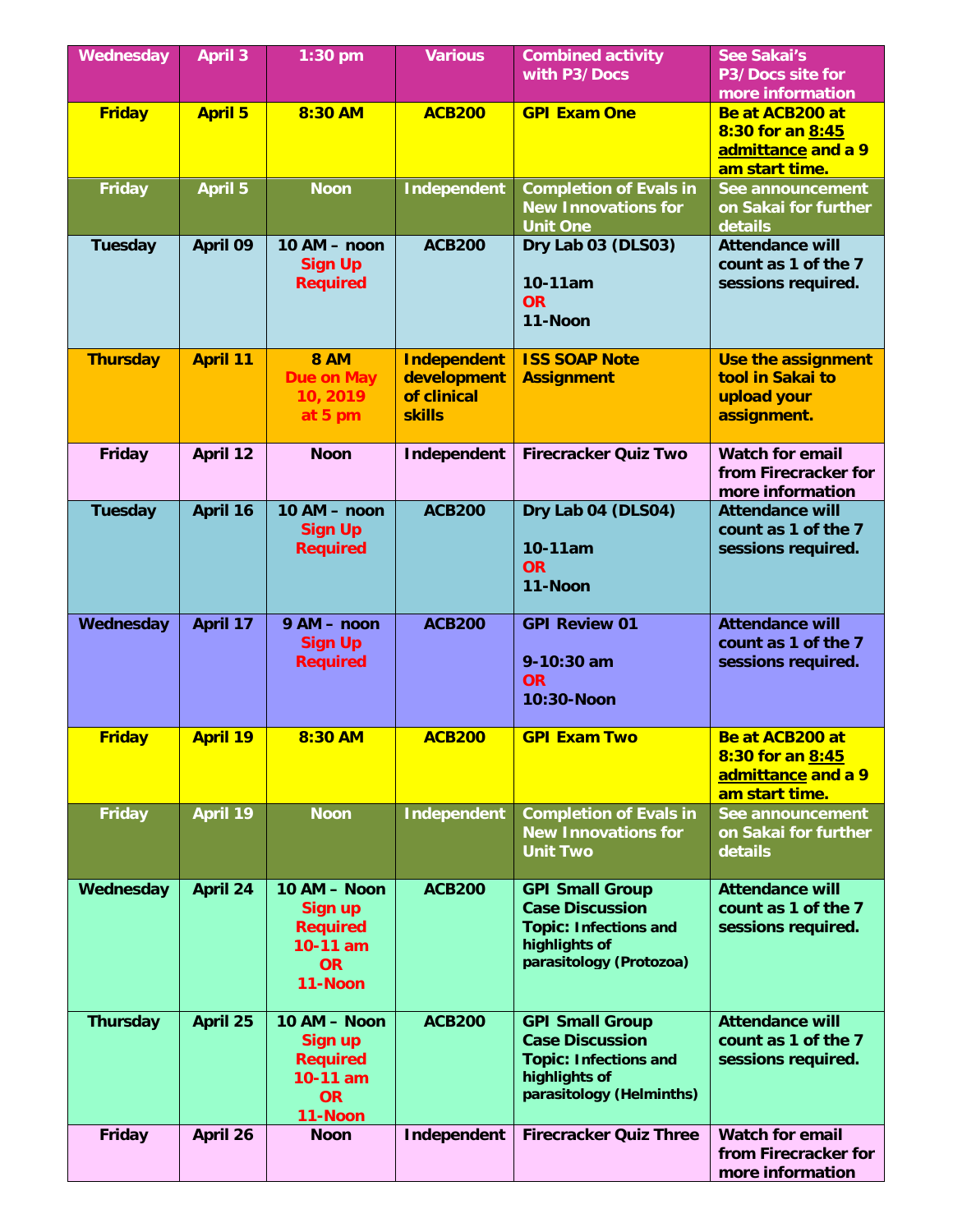| <b>Tuesday</b> | <b>April 30</b> | 10 AM - noon<br><b>Sign Up</b><br><b>Required</b>                                       | <b>ACB200</b>                                                     | Dry Lab 05 (DLS05)<br>10-11am<br><b>OR</b><br>11-Noon                            | <b>Attendance will</b><br>count as 1 of the 7<br>sessions required.           |
|----------------|-----------------|-----------------------------------------------------------------------------------------|-------------------------------------------------------------------|----------------------------------------------------------------------------------|-------------------------------------------------------------------------------|
| Wednesday      | May 01          | 9 AM - noon<br><b>Sign Up</b><br><b>Required</b>                                        | <b>ACB200</b>                                                     | <b>GPI Review 2</b><br><b>Note Time Change:</b><br>$3-4$ pm $OR$                 | <b>Attendance will</b><br>count as 1 of the 7<br>sessions required.           |
| Wednesday      | May 01          | 1:30 pm                                                                                 | <b>Various</b>                                                    | <b>Combined activity</b><br>with P3/Docs                                         | <b>See Sakai's</b><br>P3/Docs site for<br>more information                    |
| <b>Friday</b>  | <b>May 03</b>   | 8:30AM                                                                                  | <b>ACB200</b>                                                     | <b>GPI Exam Three</b>                                                            | Be at ACB200 at<br>8:30 for a 8:45<br>admittance and a 9<br>am start time.    |
| <b>Friday</b>  | <b>May 03</b>   | <b>Noon</b>                                                                             | <b>Independent</b>                                                | <b>Completion of Evals in</b><br><b>New Innovations for</b><br><b>Unit Three</b> | See announcement<br>on Sakai for further<br>details                           |
| Friday         | May 10          | <b>Noon</b>                                                                             | Independent                                                       | <b>Firecracker Quiz Four</b>                                                     | <b>Watch for email</b><br>from Firecracker for<br>more information            |
| <b>Friday</b>  | <b>May 10</b>   | 5 pm                                                                                    | <b>Independent</b><br>development<br>of clinical<br><b>skills</b> | <b>Reminder: ISS SOAP</b><br><b>Note Assignment</b><br>Due TODAY at 5 PM         | Use the assignment<br>tool in Sakai to<br>upload your<br>assignment.          |
| <b>Friday</b>  | <b>May 17</b>   | 10 AM - noon<br><b>Sign Up</b><br><b>Required</b>                                       | <b>ACB200</b>                                                     | <b>TBL 01</b><br>10-11am<br><b>OR</b><br>11-Noon                                 | <b>Attendance will</b><br>count as 1 of the 7<br>sessions required.           |
| Friday         | <b>May 17</b>   | <b>Noon</b>                                                                             | Independent                                                       | <b>Firecracker Quiz Five</b>                                                     | <b>Watch for email</b><br>from Firecracker for<br>more information            |
| <b>Monday</b>  | <b>May 20</b>   | $10 AM - Noon$<br><b>Sign up</b><br><b>Required</b><br>10-11 am<br><b>OR</b><br>11-Noon | <b>ACB200</b>                                                     | <b>GPI Small Group</b><br><b>Case Discussion</b><br><b>Topic: Cases in HIV</b>   | <b>Attendance will</b><br>count as 1 of the 7<br>sessions required.           |
| Wednesday      | <b>May 22</b>   | 9 AM - noon<br><b>Sign Up</b><br><b>Required</b>                                        | <b>ACB200</b>                                                     | <b>GPI Review 3</b><br>9-10:30 am<br><b>OR</b><br>10:30-Noon                     | <b>Attendance will</b><br>count as 1 of the 7<br>sessions required.           |
| <b>Friday</b>  | May 24          | 8:30 AM                                                                                 | <b>ACB200</b>                                                     | <b>GPI Exam Four</b>                                                             | Be at ACB200 at<br>8:30 for a 8:45<br>admittance and a<br>8:30 am start time. |
| <b>Friday</b>  | <b>May 24</b>   | <b>Noon</b>                                                                             | Independent                                                       | <b>Completion of Evals in</b><br><b>New Innovations for</b><br><b>Unit Four</b>  | See announcement<br>on Sakai for further<br>details                           |